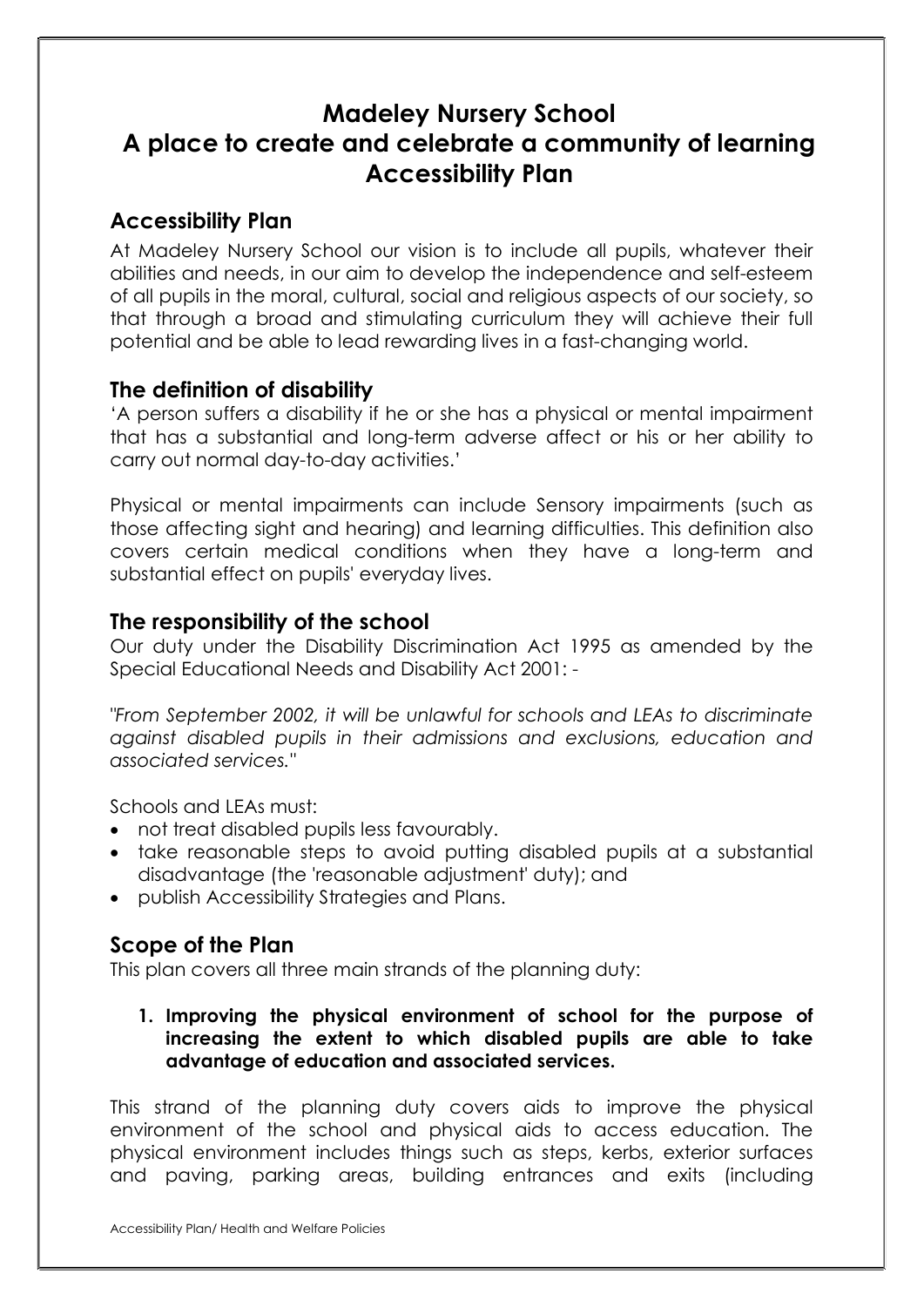emergency escape routes), internal and external doors, gates, toilets and washing facilities, lighting, ventilation, floor coverings, signs and furniture.

Aids to physical access include ramps, handrails, widened doorways, adapted toilets and washing facilities, adjustable lighting, blinds, induction loops and way-finding systems.

Physical aids to access education cover things such as ICT equipment, enlarged computer screens and keyboards, concept keyboards, switches, specialist desks and chairs and portable aids for children with motor coordination and poor hand/eye skills, such as extra robust scientific glassware and specialist pens and pencils.

In maintained schools the provision of a special piece of equipment or extra assistance will be made through the SEND framework and to a lesser extent through the planning duty which applies to all schools. The distinction between auxiliary aids and services provided through the SEND route and those provided under the planning duty is that the SEND duties relate to the individual, whereas the planning duty relates to the provision of aids or services in terms of the population (and future population) of the school. For example, a pupil with visual impairment might have low vision aids provided through the statement of SEND but the school might as a general measure provide blinds and adjustable lighting through the planning duty.

## 2. Increase the extent to which disabled pupils can participate in schools' curriculum.

This strand of the planning duty will help to improve access to a full, broad and balanced curriculum. It covers a range of elements including ensuring that teaching and learning is accessible through Nursery and group base organisation and support, especially deployment of staff, timetabling, curriculum options and staff information and training.

Schools will be expected to plan to improve progressively access to the curriculum for all disabled pupils although many adjustments to access will be dependent on individual needs and may be provided through the SEND framework. The accessibility strategies and plans will help to ensure that schools are planning and preparing to respond to the particular needs of individual pupils.

### 3. Improving the delivery of information to pupils with disabilities.

This part of the duty covers planning to make information normally provided by the school in writing to its pupils and parents- such as handouts, routines, information about school events - available to disabled pupils. This will include alternative formats such as Braille, audio tape and large print and also the provision of information orally, through lip speaking or sign language, through

Accessibility Plan/ Health and Welfare Policies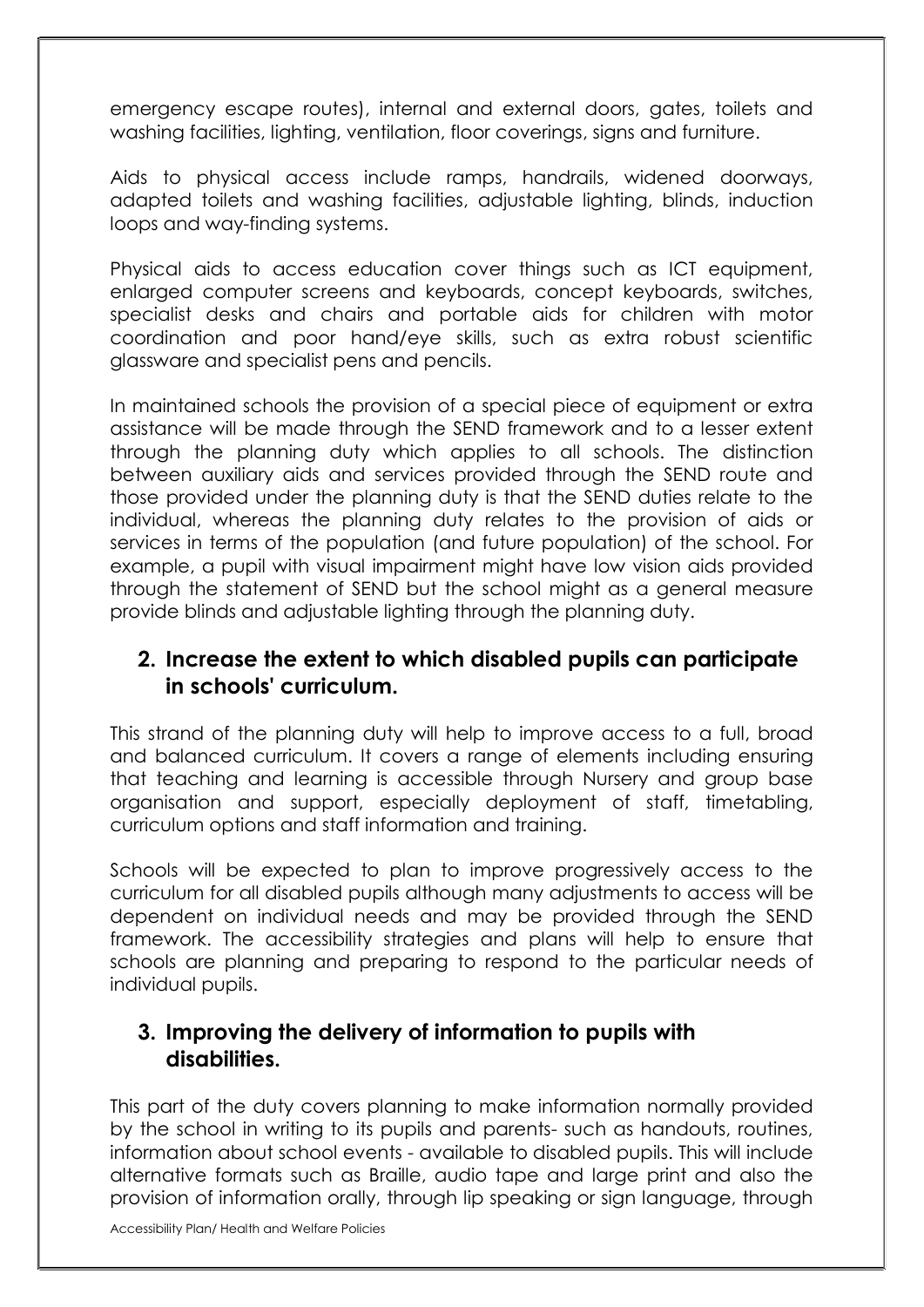a recognised symbol system or ICT. This information should also be made available within a reasonable time frame and take account of the pupils' disabilities and pupils' and parents' preferred formats.

# Other related school policies

Equality for disabled pupils is seen as a prerequisite to the working of the school, and is implicit and supported in all of the school's policies including:

- Teaching and Learning
- Equal Opportunities Policy
- Behaviour Policy
- School Development Plan
- School Asset Management Plan
- SEND policy

## Aims

Madeley Nursery School aims to include all pupils, including those with disabilities, in the full life of the school. Our strategies to do this will include:

- having high expectations of all pupils;
- finding ways in which all pupils can take part in the full curriculum including 'outside' activities, art, music, and role play;
- planning out-of-school enrichment activities so that pupils with disabilities can participate as fully as possible;
- setting admissions policy and criteria which do not discriminate against pupils with disabilities or treat them unfairly;
- devising teaching strategies which will remove barriers to learning and participation for pupils with disabilities;
- planning the physical environment of the school to cater for the needs of pupils with disabilities;
- raising awareness of disability amongst school staff (teaching and nonteaching) through a programme of training;
- providing written information for pupils and parents with disabilities in a form which is user friendly;
- using language which does not offend in all its literature and make staff and pupils aware of the importance of language; and
- by examining our reading books to ensure that there are examples of positive images of disabled people.

# Actions to ensure equality for pupils with disabilities

The majority of pupils with disabilities will be identified before starting nursery. This information will be gained through home visits and referrals from other agencies including Children's services and Telford's Children's Development Centre. This enables the necessary alteration in provision, staffing and accessing additional equipment to be addressed before the child starts.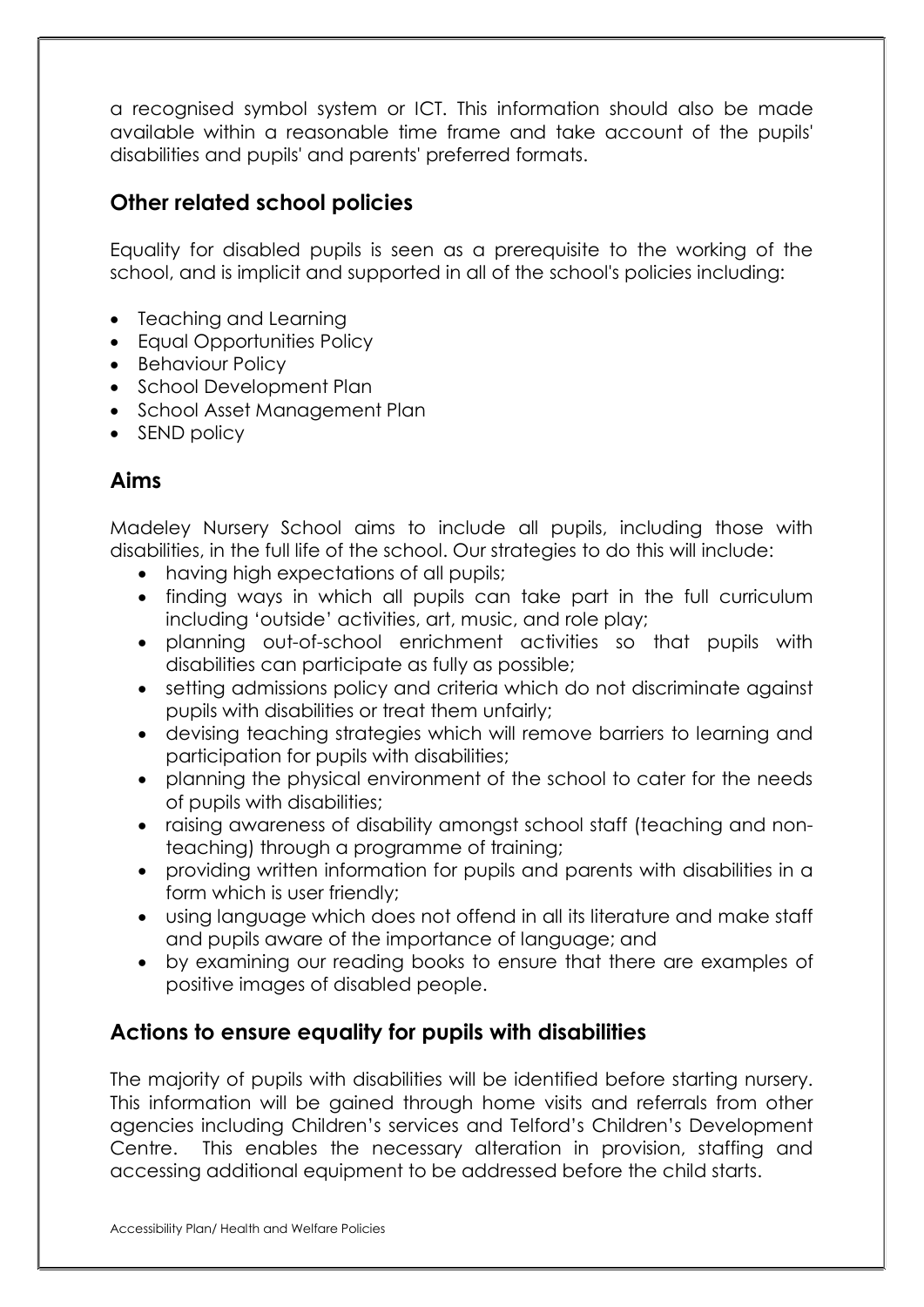We shall undertake a disability audit annually and review the Accessibility Plan

As a result of the audit, we shall:

- update the Plan which will include any relevant targets
- make the Plan and any targets known to all teaching and support staff, pupils and parents
- monitor the success of the Plan

# **Monitoring**

At Madeley Nursery School we recognise that monitoring is essential to ensure that pupils with disabilities are not being disadvantaged, and that monitoring leads to action planning.

We will monitor:

- Admissions:
- Attainment:
- Selection and recruitment of staff; and
- Governing body representation.

## Publications for Guidance

#### Code of conduct SEND 2015

Accessible Schools: Planning to increase access to schools for disabled pupils, June 2002 (DfES Publications) DfES Guidance on Inclusive Schooling

Disability Rights Commission (DfES Publications)

#### Care Standards Act 2000

Useful telephone numbers: Disability Rights Commission Helpline 0207 828 7022 / 0845 622 633 DfES Publications 0845 60 222 60 Ofsted Publications 02075100180 QCA 021 8867 3333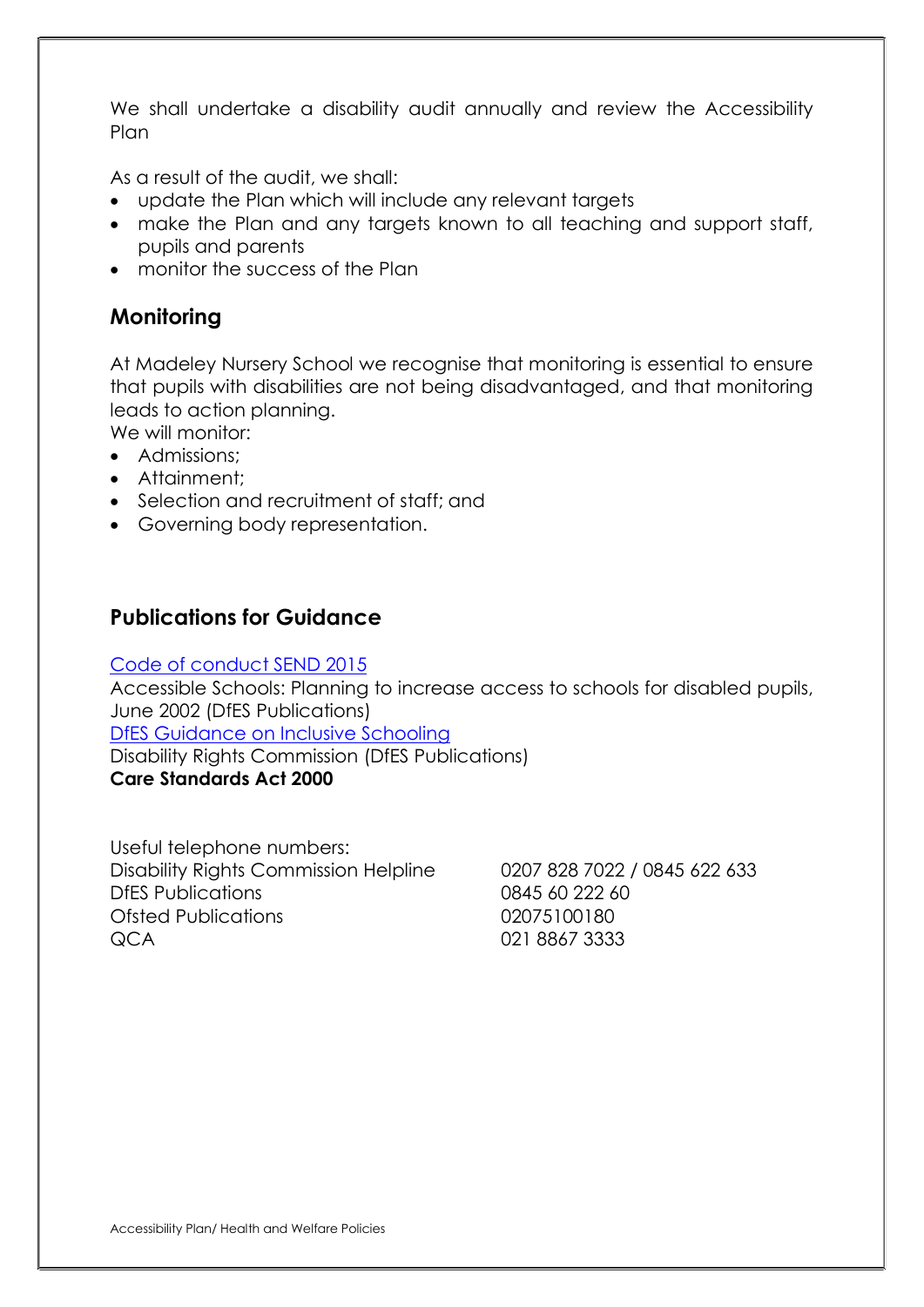# 2022 Audit\_ Helen Torr, Deputy Head -General Purpose Improving access to the physical environment

| Term  | <b>Targets</b>                                                                                                                                                                                                                                                                                                                              | <b>Actions</b>                                                                                                                                                                                                                                                                                                                                                                                                           | <b>Timescal</b><br>e  | <b>Responsibility</b>                                                 | <b>Outcomes</b>                                                                                                                       |
|-------|---------------------------------------------------------------------------------------------------------------------------------------------------------------------------------------------------------------------------------------------------------------------------------------------------------------------------------------------|--------------------------------------------------------------------------------------------------------------------------------------------------------------------------------------------------------------------------------------------------------------------------------------------------------------------------------------------------------------------------------------------------------------------------|-----------------------|-----------------------------------------------------------------------|---------------------------------------------------------------------------------------------------------------------------------------|
| Short | Ensure that<br>$\bullet$<br>all children<br>and adults<br>can be safely<br>evacuated.<br>Ensure that all<br>children and<br>adults with<br>disabilities<br>can be safely<br>evacuated<br>To ensure<br>that children<br>attending<br>nursery with<br>physical<br>disabilities<br>and require a<br>chair /frame<br>access the<br>Studio nest. | Put in place<br>personal<br>emergency<br>evacuation<br>plans for all<br>children with<br>disabilities<br>when they<br>start nursery<br><b>B.</b> Ensure all<br>visitors when<br>attending<br>nursery are<br>aware of the<br>emergency<br>exits when<br>they sign in.<br>C. ensure all<br>staff are aware<br>of their<br>responsibilities<br>to ensure all<br>D. ensure<br>entrances/<br>exits meet the<br>DDA guidelines | Ongoing               | Head/Deputy/<br>Governing Body                                        | All Children<br>and Visitors<br>with<br>disabilities<br>and staff are<br>safe and<br>confident in<br>the event of<br>an<br>evacuation |
| Med   | To contact<br>Highways agency to<br>check whether we<br>are legally required<br>to provide a<br>disabled parking<br>space                                                                                                                                                                                                                   | A. Allocate a<br>space                                                                                                                                                                                                                                                                                                                                                                                                   | Initiated<br>Jan 2022 | Helen T and<br>Paula E - Paula<br>will contact<br>highways<br>agency. | Accessible<br>parking bay<br>for disabled<br>staff/visitors                                                                           |
| Long  | To build a new eco<br>learning room to use<br>as a teaching<br>space for both<br>adults and children<br>improve outdoor<br>environment                                                                                                                                                                                                      | Ongoing                                                                                                                                                                                                                                                                                                                                                                                                                  | 2022                  | Louise Lowings                                                        | Zoned<br>working<br>areas in<br>outdoor<br>areas                                                                                      |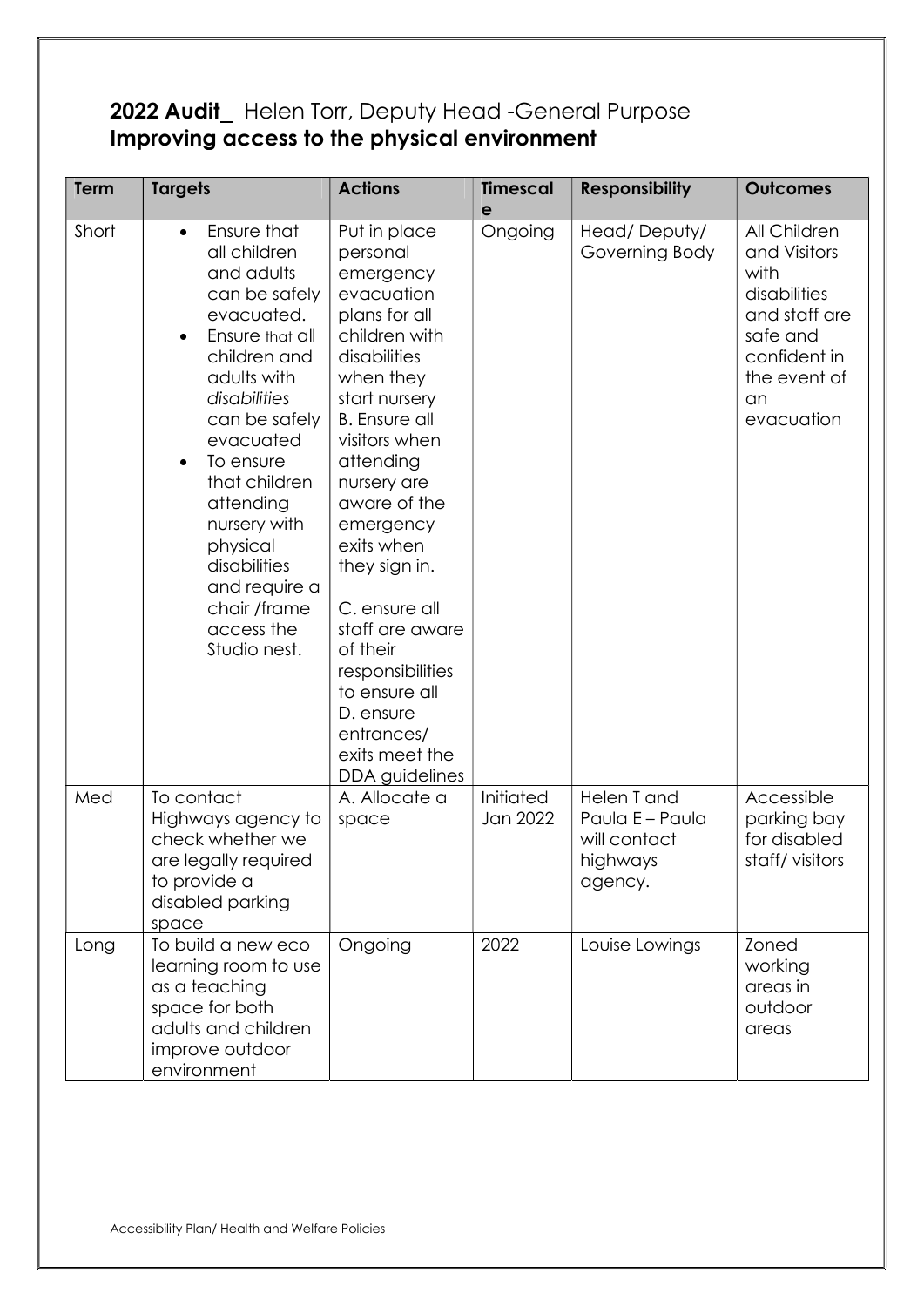# Improving access to the curriculum

| <b>Term</b> | <b>Targets</b>                                                                                    | <b>Actions</b>                                                                                                                                                                     | <b>Timescale</b> | <b>Responsibilit</b><br>V                        | <b>Outcomes</b>                                                                                                                                                                     |
|-------------|---------------------------------------------------------------------------------------------------|------------------------------------------------------------------------------------------------------------------------------------------------------------------------------------|------------------|--------------------------------------------------|-------------------------------------------------------------------------------------------------------------------------------------------------------------------------------------|
| Short       | 1. increase<br>confidence of<br>staff in<br>differentiating<br>the curriculum                     | A. Undertake audit<br>of staff training<br>needs on curriculum<br>access<br><b>B.</b> identify training<br>needs and access<br>CPD courses as<br>required                          | Ongoing          | Head/<br>Deputy/<br>SENDCO                       | Raised confidence of<br>all staff in strategies for<br>differentiation and<br>increased child<br>participation<br>All staff to be aware<br>of individual children's<br>access needs |
|             | 2. Awareness<br>of the access<br>to curriculum<br>for children<br>with disabilities               | A. Set up a system of<br>individual plans for<br>children with<br>disabilities                                                                                                     | From entry       | Head/<br>Deputy/<br>SENDCO                       |                                                                                                                                                                                     |
| Med         | 1. Review all<br>curriculum<br>areas to<br>include<br>disability issues                           | A. Include specific<br>reference to<br>disability equality in<br>all curriculum<br>reviews<br><b>B.</b> Develop key<br>groups PSE work to<br>address disability<br>equality issues | Ongoing          | All staff/<br>governing<br>body<br>All Staff     | Gradual introduction<br>of disability issues into<br>all curriculum areas                                                                                                           |
|             | 2. Ensure all<br>Nursery trips<br>are accessible<br>to all                                        | A. Risk assess any<br>locations prior to the<br>trip, with particular<br>view to accessibility<br><b>B.</b> Training required                                                      |                  | Julie Jordan<br>Educational<br>trip<br>organiser | All children in Nursery<br>able to access all<br>Nursery trips and take<br>part in a range of<br>activities                                                                         |
| Long        | 1. Ensure all<br>staff have<br>undertaken<br>disability<br>equality<br>training                   | A. audit CPD needs<br><b>B.</b> access CPD<br>courses as required<br>C. ensure all new<br>staff undertake<br>disability equality<br>training.                                      | Summer Term      | Head/<br>Deputy/<br>Staff                        | All staff work from a<br>disability equality<br>perspective                                                                                                                         |
|             | 2. Develop links<br>with local<br>special schools<br>to improve<br>understanding<br>of curriculum | A. Organise<br>opportunities for staff<br>to observe practice                                                                                                                      |                  | Deputy<br>through<br>NASENDCO                    | Increased confidence<br>of staff in developing<br>curriculum<br>accessibility                                                                                                       |

Accessibility Plan/ Health and Welfare Policies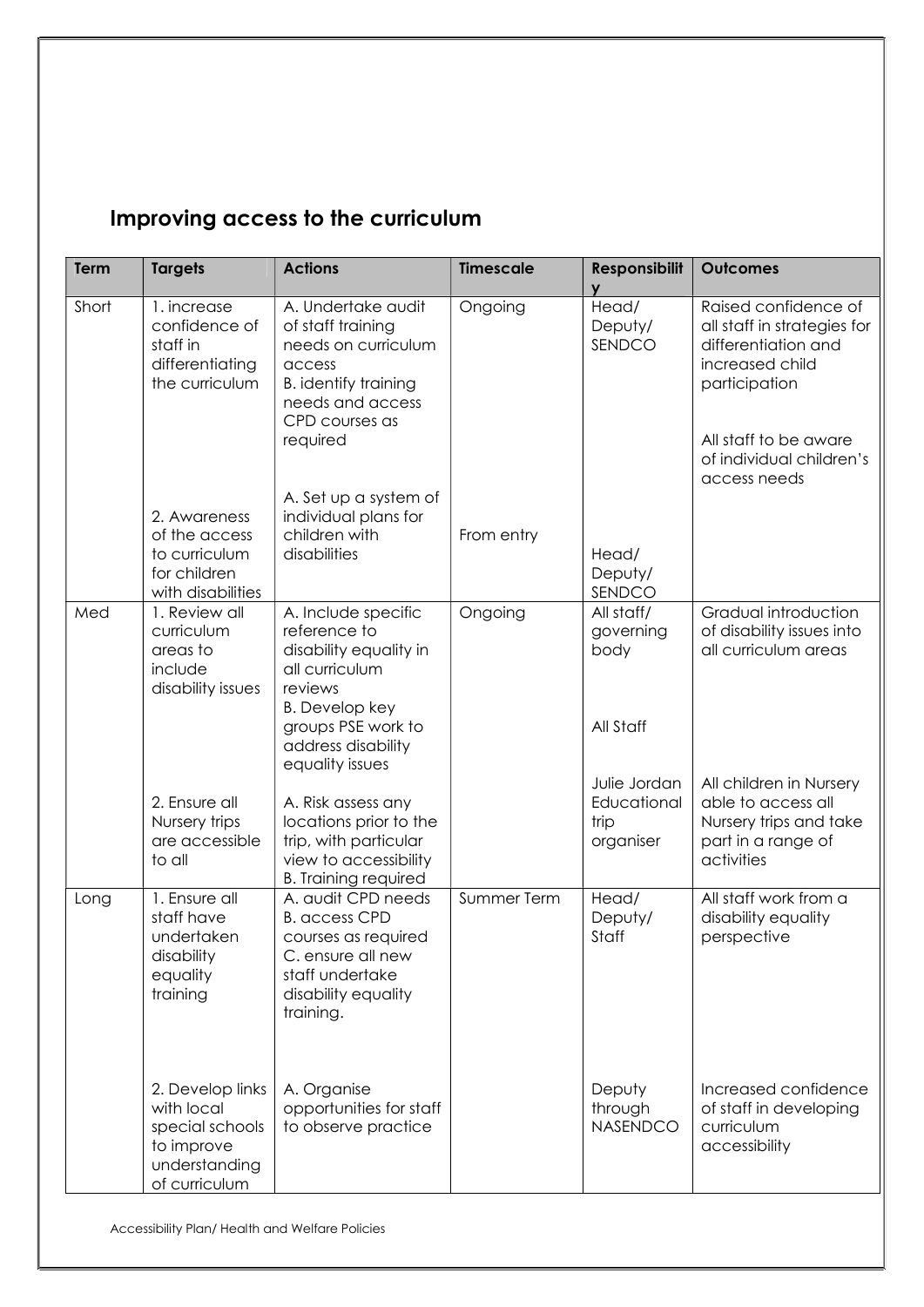# Improving access to information

| <b>Term</b> | <b>Targets</b>                                                                             | <b>Actions</b>                                                                                                                                                                                                                                                                              | <b>Timescale</b>      | <b>Responsibility</b>                       | <b>Outcomes</b>                                                                                                                                       |
|-------------|--------------------------------------------------------------------------------------------|---------------------------------------------------------------------------------------------------------------------------------------------------------------------------------------------------------------------------------------------------------------------------------------------|-----------------------|---------------------------------------------|-------------------------------------------------------------------------------------------------------------------------------------------------------|
| Short       | 1. Review<br>information<br>to parents/<br>carers to<br>ensure it is<br>accessible.        | A. Ask parents/<br>carers about<br>access needs<br>when child is<br>admitted to<br>school.<br><b>B.</b> review all<br>letters home and<br>produce them in<br>alternative<br>formats if<br>required i.e. large<br>print, tape<br>recorded.<br>question to be<br>added to Home<br>visit form. | Annually<br>from Sept | Head/Deputy/<br>Administrator               | All parents<br>receive<br>information<br>in format<br>that they<br>can access<br>Children<br>and families<br>can access<br>the Nursery<br>environment |
|             | 2. Discussion<br>of access to<br>information<br>in IEP<br>reviews and<br>annual<br>reviews | A. Develop<br>strategies for<br>accessible<br>information in<br>IEP's reviews and<br>annual reviews<br>B. Ask parents/<br>carers about<br>preferred formats<br>to access<br>information                                                                                                     | Ongoing               | SENDCO &<br>Assistant<br>SENDco's           | Staff are<br>more aware<br>of parents/<br>carers<br>preferred<br>methods of<br>SEND<br>communica<br>tion                                              |
| Med         | Brochure to<br>be<br>accessible                                                            | A. ensure<br>language in<br>brochure is in<br>clear and<br>explicitly<br>welcomes<br>disabled children<br>and those with<br>SENDD.<br>B. ensure<br>brochure could<br>be available in<br>other formats i.e.<br>large print, tape<br>recorded. Other                                          | Ongoing               | Head/Deputy/<br>Governors/<br>Administrator | Parents/<br>carers feel<br>confident in<br>the<br>information<br>they have<br>about the<br>Nursery                                                    |